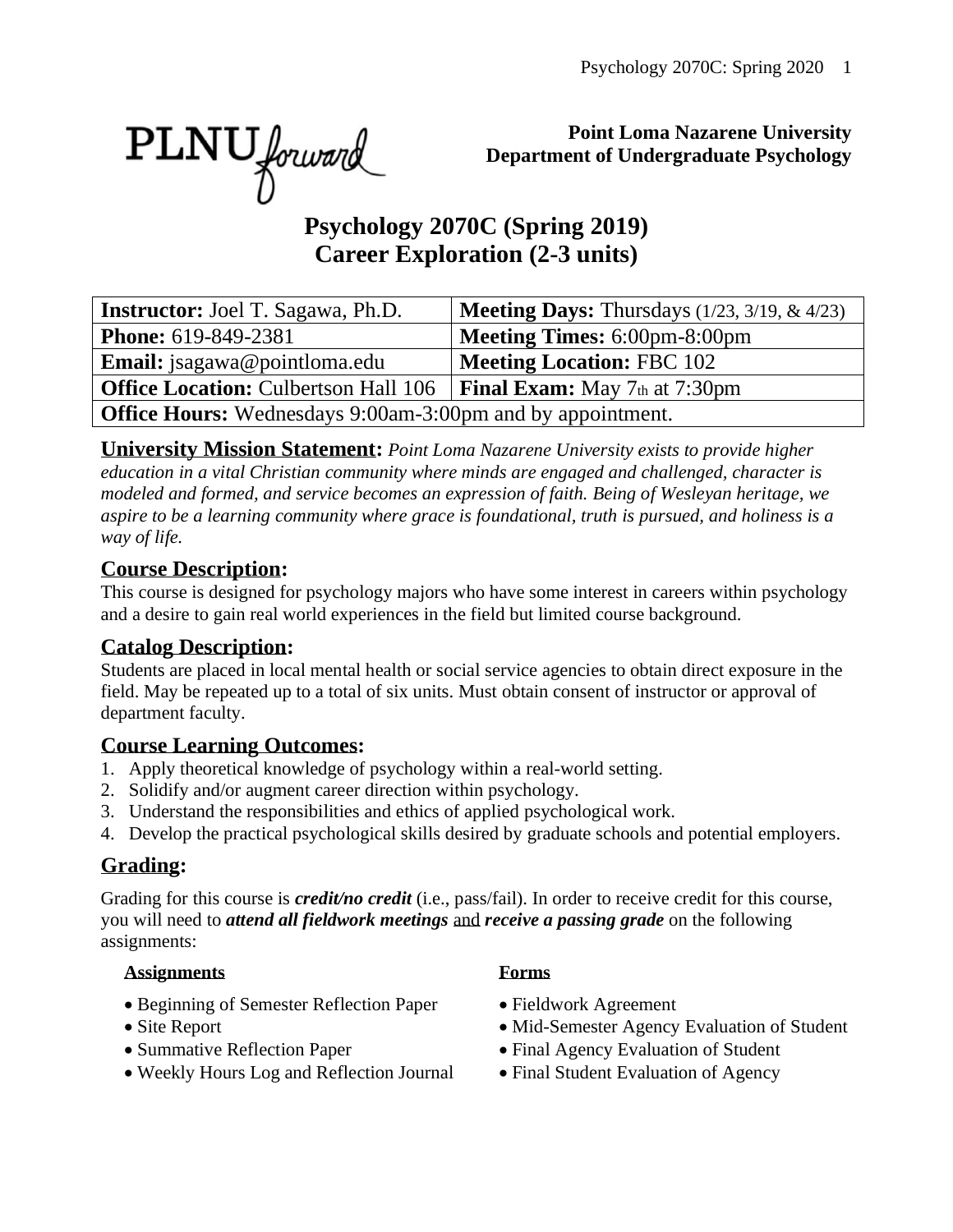#### **Course Requirements:**

- 1. *Fieldwork Meetings*: Students are required to attend all fieldwork meetings in order to receive full credit for this course. The purpose of these meetings is to provide students the opportunity to learn from one another regarding their various field placements and to gain support if needed.
- 2. *Reflection Journal and Fieldwork Hours Log*: Students are required to keep a weekly log of their fieldwork hours throughout the semester. In addition, students are required to take 5-10 minutes each week to reflect and document 1-2 basic insights gained while at their fieldwork placement. All fieldwork hours need to be completed between the first week of the semester and the final week of the semester. Exceptions (e.g., starting earlier or ending later) need to be approved by the instructor. The hour requirement for this course is variable and based on number of registered units. Detailed information on hour requirement per number of registered units is listed below:
	- 2 units  $= 100$  hours/semester (average 6 hours/week at the agency)
	- 3 units  $= 150$  hours/semester (average 10 hours/week at the agency)
- 3. *Beginning of Semester Reflection Paper*: Students are asked to complete an initial reflection paper regarding their professional goals while at their site placement and any concerns/challenges they are having at their site placement.
- 4. *Site Report*: Students are required to complete a site report in order to prepare for future graduate school and/or employment interviews. In addition, site reports are designed as a preparation tool for our mid-semester fieldwork meeting in which students are asked to share their site experiences with their peers for enhanced learning.
- 5. *Summative Reflection Paper*: Students are asked to complete a summative reflection paper demonstrating what they have learned about themselves, others, and the field of psychology.
- 6. *Fieldwork Agreement (Undergraduate Fieldwork Studies in Psychology Agreement)*: Students are required submit a signed fieldwork agreement by the second week of semester in order to receive full credit for this course. If students do not turn in a fieldwork agreement by this date, students may be required to drop this class in order to avoid a failing grade.
- 7. *Mid*-*Semester Student Evaluation (Agency Evaluation of Student)*: Students are required to obtain a mid-semester evaluation of their performance from their site supervisor before attending the mid-semester meeting. Failure to obtain a mid-semester evaluation may result in the student being dropped from the course.
- 8. *Final Student Evaluation (Agency Evaluation of Student)*: Students are required to obtain a final evaluation from their site supervisor before the final week of the semester.
- 9. *Final Site Evaluation (Student Evaluation of Agency)*: Students are also required to complete their final evaluation of their site by before the final week of the semester.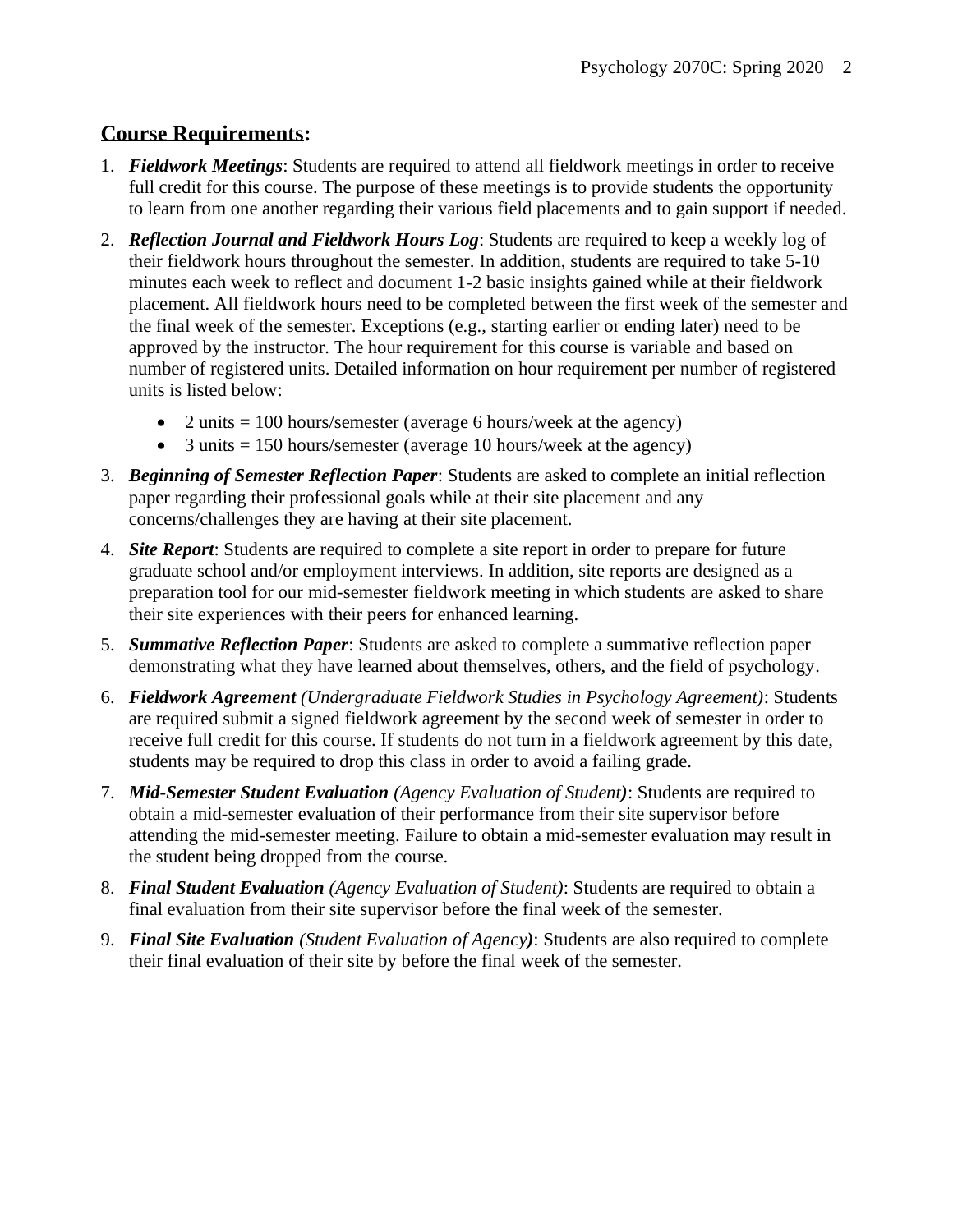#### **Course Policies:**

1*. Fieldwork Hours:* The hour requirement for this course is variable and based on the number of registered units. As defined by the department of psychology each unit requires 50 hours of work. If unforeseen circumstances arise, the hour requirement may be reduced a minimum of 40 hours for each unit in line with the university policy. Detailed information on hour requirement per number of registered units is listed below:

- **2 units = 100 hours/semester (average 6 hours/week at agency)**
- **3 units = 150 hours/semester (average 10 hours/week at agency)**

2. *Credit/No Credit Policy*: Students will receive credit only for the semester in which the work is performed. In situations where a student elects to volunteer for one of our approved agencies before the start date of the semester or after the end date of the semester, no oversight of the student's experience will be provided by the Department of Psychology. Past employment or volunteer work may not be used for retroactive credit. Students will not receive credit for the course under the following circumstances:

- Failure to attend any meetings without prior permission from the instructor.
- Failure to complete required internship hours.
- Failure to complete required assignments.
- Failure to complete required evaluations.

3. *Late Assignments:* All assignments must be completed within the semester that the student is registered for the course. If any of your assignments are late, you run the risk of being dropped from the course.

4. *In Progress (IP):* Students may be given an incomplete in this course in the event of an unusual situation where the completion of the field work hours is beyond the control of the student. 5. *Ethical Violations:* Anyone found cheating, plagiarizing, or any other form of academic dishonesty, will be given No Credit for the assignment and in most cases No Credit for the course. Please refer to the PLNU university catalog for a full description of the campus policy.

6. *Special Academic Accommodations:* Any student in this course who has a disability that might prevent them from fully demonstrating their abilities should meet with an advisor in the Disability Resource Center within the first two weeks of class to initiate disability verification and discuss accommodation that may be necessary to ensure full participation in the successful completion of course requirements. The Disability Resource Center can be contacted by phone at 619-849-2486 or by e-mail at [DRC@pointloma.edu.](mailto:DRC@pointloma.edu)

#### **Steps to Securing Your Fieldwork Internship with an Approved Site for PSY2070C**

- 1. Complete and submit Application for Psychology Fieldwork form.
- 2. Meet with Prof. Sagawa to discussion potential options for placement.
- 3. Begin the application process with an approved site.
- 4. Register for PSY2070C online during open registration.
- 5. Complete the interview and orientation process with your site including any necessary

background checks, immunizations, orientation meetings, and/or interviews.

6. Meet with your supervisor and complete the Fieldwork Agreement form.

#### **Steps to Securing Your Fieldwork Internship with a New Site for PSY2070C**

- 1. Complete Application for Psychology Field Work.
- 2. Meet with Prof. Sagawa to discuss potential options for placement.
- 3. Register for PSY2070C online during open registration.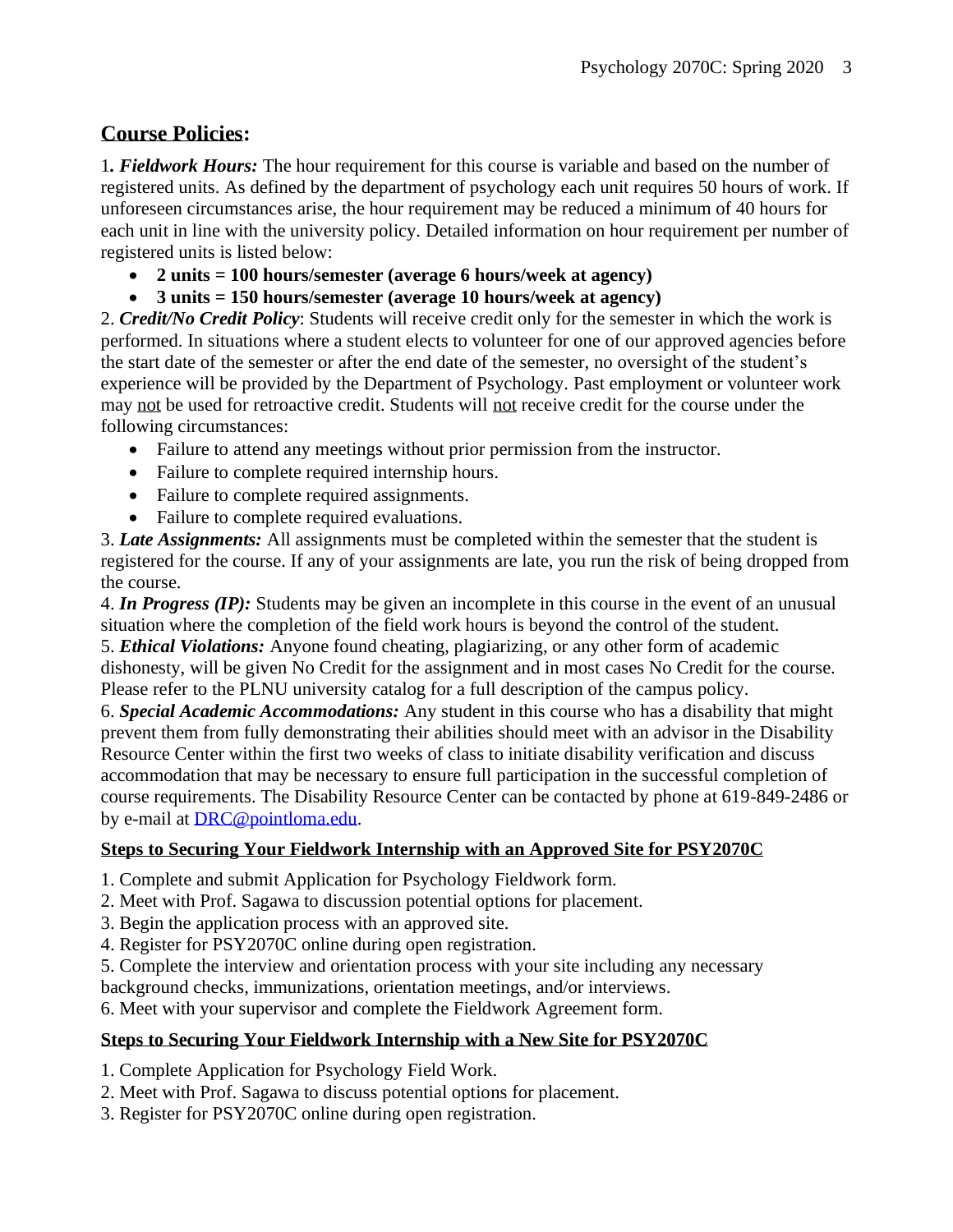4. Meet with the Office of Strengths and Vocation to explore options.

6. Join Prof. Sagawa to visit the new site.

7. Complete interview and orientation process with your site including any necessary background checks, immunizations, orientation meetings, and/or interviews.

8. Meet with your supervisor and complete the Fieldwork Agreement form.

#### **University Policies:**

1. *Educational Goals*: An internship or practicum must be part of an approved major or concentration within an academic department. Students must meet all prerequisites before participating. Each academic department offering internships or practicums for academic credit will clearly define the educational goals for these programs in written form. Learning objectives/career goals for the student and specific expectations from the internship or practicum site must stem from these educational goals.

2. *Locations*: Internship and practicum locations must be selected in collaboration with the department and appropriate faculty supervisor. Supervisor may call or visit site. Educational goals and accompanying expectations of the student must be agreed upon by the agency or business in order for it to quality as an approved site. When needed, legal rights and liabilities of the student of the site and of the University will be clearly stated and agreed to in writing before the beginning of the experience.

3. *Remuneration*: Traditionally PLNU academic internships and practicum assignments have not been paid positions. It was believed that the agency in which the student was placed was not to be considered the employer, but it was to serve as a partner in an educational experience for preprofessionals. As workplace policies have changed and liability concerns have arisen, the paid internship model has become common practice. If an internship includes payment for services (i.e., minimum wage, etc.), this must be stated in writing by the agency or business providing the paid internship. These conditions must be approved by the supervising academic department prior to the first day of the internship experience. Students may not use current employment locations to count for credit unless the workplace also qualifies under the previously stated PLNU educational policies, and a specific assignment is agreed upon. This determination must be made in consultation with the faculty supervisor. Past employment or volunteer work may not be used for retroactive credit. It remains the goal that agencies and businesses will be located by the academic departments and will participate with the University to provide valuable educational experiences, whether paid positions or not. Non-paid experiences can be mutually beneficial to both the sponsoring agency and the student, particularly if they are less encumbered by profit expectations. Students should be encouraged by faculty supervisors to pursue non-paid experiences with equal enthusiasm as with paid positions.

#### **Final Examination Policy:**

Successful completion of this class requires taking the final examination on its scheduled day. The [Final Exam Schedule](http://www.pointloma.edu/experience/academics/class-schedules) is available online.

#### **Attendance and Participation Policy:**

Regular and punctual attendance at all classes is considered essential to optimum academic achievement. If the student is absent for more than 10 percent of class meetings, the faculty member can file a written report which may result in de-enrollment. If the absences exceed 20 percent, the student may be de-enrolled without notice until the university drop date or, after that date, receive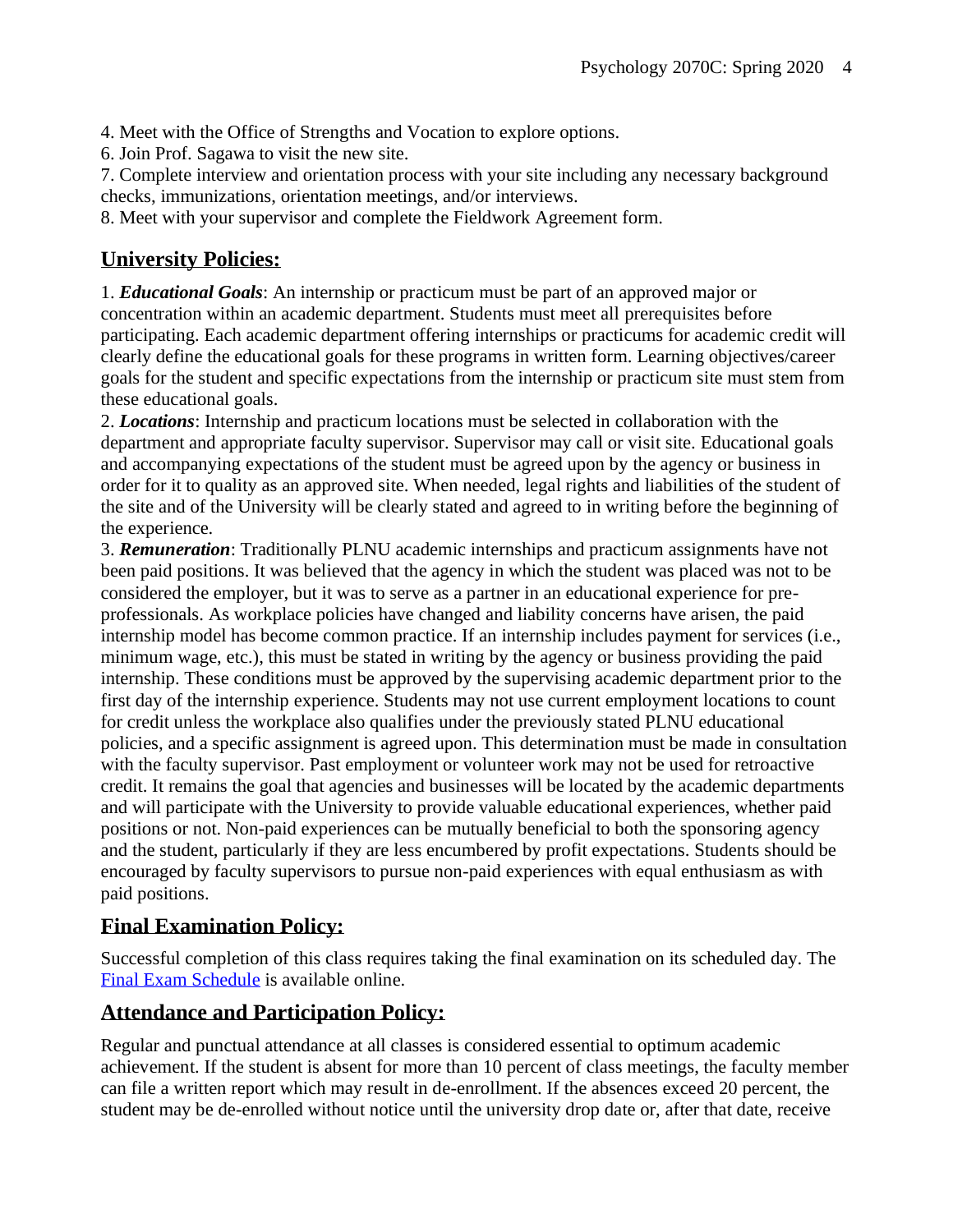the appropriate grade for their work and participation. A complete description of the [Academic](https://catalog.pointloma.edu/content.php?catoid=18&navoid=1278#Class_Attendance)  [Policies](https://catalog.pointloma.edu/content.php?catoid=18&navoid=1278#Class_Attendance) can be found in the Undergraduate Academic Catalog.

#### **Course Credit Hour Information:**

Following the [PLNU Credit Hour Policy,](http://catalog.pointloma.edu/content.php?catoid=18&navoid=1278#Credit_Hour_Definition) to meet the identified student learning outcomes of this course, the expectations are that this 2-3 unit course, delivered over a 15 week semester will approximate 2-3 hours/week classroom or direct faculty instruction. In addition, out of class student work will approximate a minimum of 4-8 hours each week. Specific details about how the class meets the credit hour requirement can be provided upon request.

#### **Academic Honesty Policy:**

Students should demonstrate academic honesty by doing original work and by giving appropriate credit to the ideas of others. Academic dishonesty is the act of presenting information, ideas, and/or concepts as one's own when in reality they are the results of another person's creativity and effort. A faculty member who believes a situation involving academic dishonesty has been detected may assign a failing grade for that assignment or examination, or, depending on the seriousness of the offense, for the course. Faculty will follow and students may appeal using the procedures in the University Catalog. See the [Academic Policies](https://catalog.pointloma.edu/content.php?catoid=18&navoid=1278#Academic_Honesty) for definitions of kinds of academic dishonesty and for further policy information.

#### **Academic Accommodations:**

While all students are expected to meet the minimum standards for completion of this course as established by the instructor, students with disabilities may require academic adjustments, modifications, or auxiliary aids/services. At Point Loma Nazarene University (PLNU), these students are requested to register with the [Disability Resource Center](http://www.pointloma.edu/experience/offices/administrative-offices/academic-advising-office/disability-resource-center) (DRC), located in the Bond Academic Center [\(DRC@pointloma.edu](mailto:DRC@pointloma.edu) or 619-849-2381). The DRC's policies and procedures for assisting such students in the development of an appropriate academic adjustment plan (AP) allows PLNU to comply with Section 504 of the Rehabilitation Act and the Americans with Disabilities Act. Section 504(a) prohibits discrimination against students with special needs and guarantees all qualified students equal access to and benefits of PLNU programs and activities. After the student files the required documentation, the DRC, in conjunction with the student, will develop an AP to meet that student's specific learning needs. The DRC will thereafter email the student's AP to all faculty who teach course in which the student is enrolled each semester. The AP must be implemented in all such courses. If students do not wish to avail themselves of some or all of the elements of their AP in a particular course, it is the responsibility of those students to notify their professor in that course. PLNU highly recommends that DRC students speak with their professors during the first two weeks of each semester about the applicability of their AP in that particular course and/or if they do not desire to take advantage of some or all of the elements of their AP in that course. Students may find additional support through other campus offices as well including the [Office of Spiritual Development,](https://www.pointloma.edu/offices/spiritual-development) the [Tutorial Center,](https://www.pointloma.edu/offices/tutorial-services) and/or the [Wellness Center.](https://www.pointloma.edu/offices/wellness-center)

### **Copyright Policy:**

Point Loma Nazarene University, as a non-profit educational institution, is entitled by law to use materials protected by US Copyright Act for classroom education. Any use of those materials outside of the class may violate the law. More information on the [PLNU Copyright Policy](http://libguides.pointloma.edu/content.php?pid=203591&sid=1700398) can be found online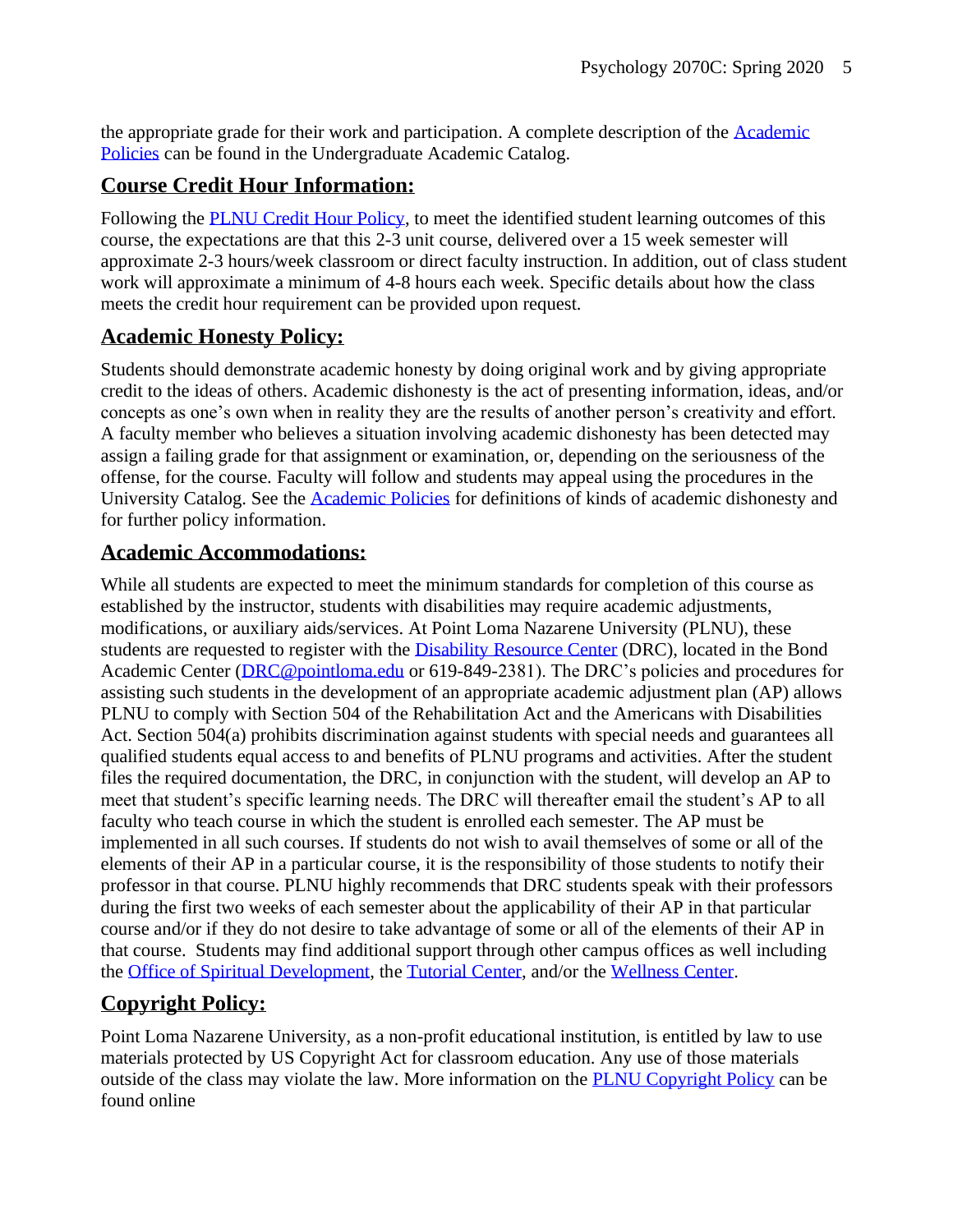#### **Psychology 2070C Tentative Schedule**

Beginning of Semester Meeting (January 23rd) *Assignment Due: Fieldwork Agreement*

Indivdual Meetings with Professor (February 10th-14th) *Assignment Due: Beginning of Semester Reflection Paper*

Mid-Semester Meeting (March 19th) *Assignment Due: Site Report Assignment Due: Agency Evaluation of Student (Mid-Semester)*

Final Meeting (April 23rd) *Assignment Due: Summative Reflection Paper*

Final Exam – Final Evaluation Meetings with Professor (May 4th-8th) *Assignment Due: Weekly Hours Log & Reflection Journal Assignment Due: Agency Evaluation of Student (Final) Assignment Due: Student Evaluation of Agency*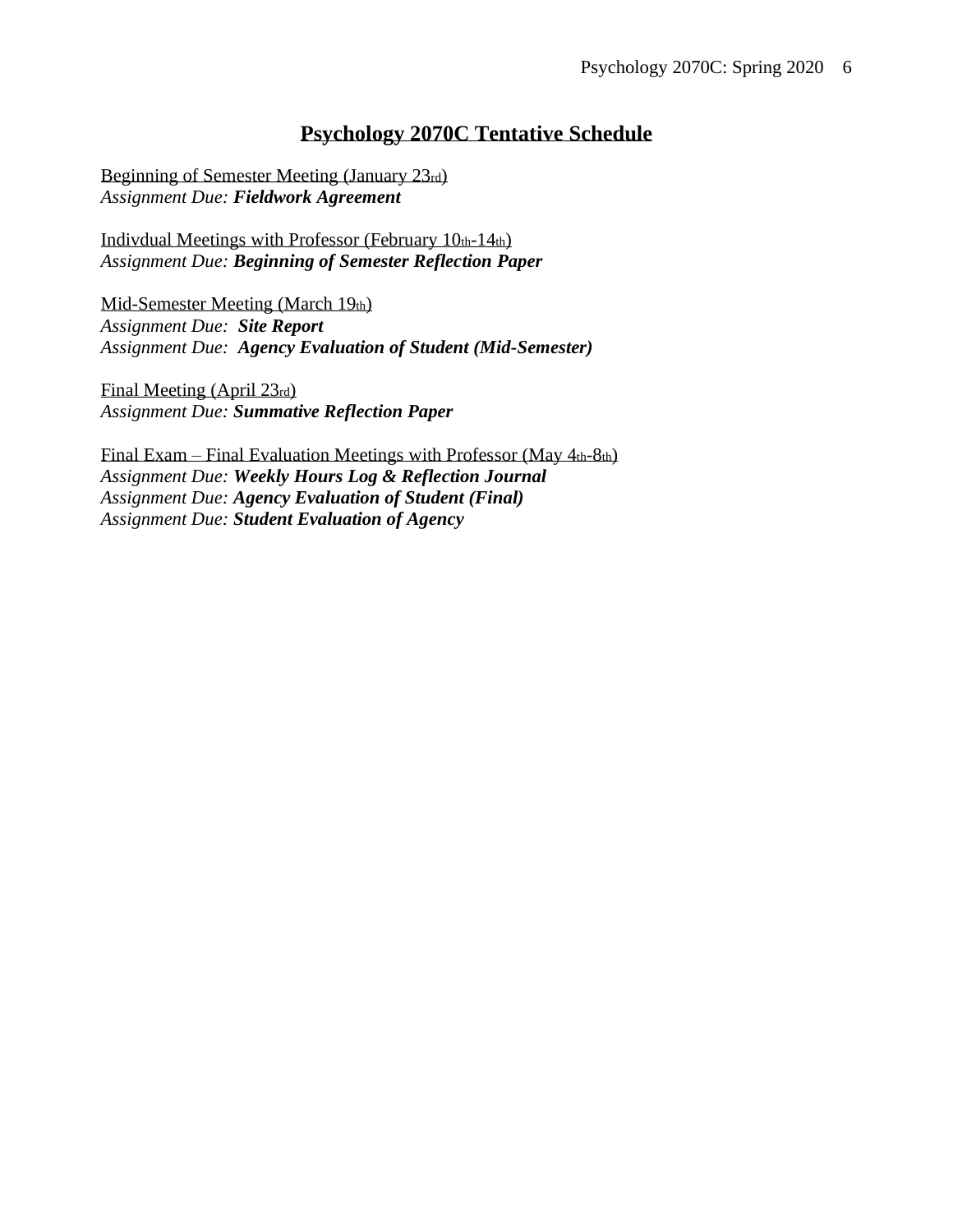## **Fieldwork Hours Log and Reflection Journal**

Please take 5-10 minutes each week to reflect on your experience at your fieldwork placement. After reflection, please make sure to write down 1-2 insights gained about yourself, others, the field of psychology, and/or your potential fit for a career in psychology. Reflections are to be brief (i.e., no more than one sentence) and may be listed in bullet points. In addition, please remember to document your fieldwork hours on a weekly basis. All fieldwork hours need to be completed between the first week of the semester and the final week of the semester. Exceptions need to be approved by the instructor. The hour requirement for this course is based on number of registered units. Detailed information on hour requirement per registered units is listed below.

- 2 units  $= 100$  hours/semester (average 6 hours/week at the agency)
- 3 units  $= 150$  hours/semester (average 10 hours/week at the agency)
- 4 units  $= 200$  hours/semester (average 14 hours/week at the agency)

| <b>Week</b>                                                                        | <b>Hours</b>           | <b>Insights</b> |       |  |
|------------------------------------------------------------------------------------|------------------------|-----------------|-------|--|
| 1                                                                                  |                        |                 |       |  |
| $\boldsymbol{2}$                                                                   |                        |                 |       |  |
| $\mathbf{3}$                                                                       |                        |                 |       |  |
| $\overline{\mathbf{4}}$                                                            |                        |                 |       |  |
| 5                                                                                  |                        |                 |       |  |
| 6                                                                                  |                        |                 |       |  |
| 7                                                                                  |                        |                 |       |  |
| 8                                                                                  |                        |                 |       |  |
| $\boldsymbol{9}$                                                                   |                        |                 |       |  |
| 10                                                                                 |                        |                 |       |  |
| 11                                                                                 |                        |                 |       |  |
| 12                                                                                 |                        |                 |       |  |
| 13                                                                                 |                        |                 |       |  |
| 14                                                                                 |                        |                 |       |  |
| 15                                                                                 |                        |                 |       |  |
| <b>Total</b>                                                                       |                        |                 |       |  |
| I, the undersigned, verify that all information submitted in this log is accurate. |                        |                 |       |  |
| Student's Signature:                                                               |                        |                 | Date: |  |
|                                                                                    | Supervisor's Signature |                 | Date: |  |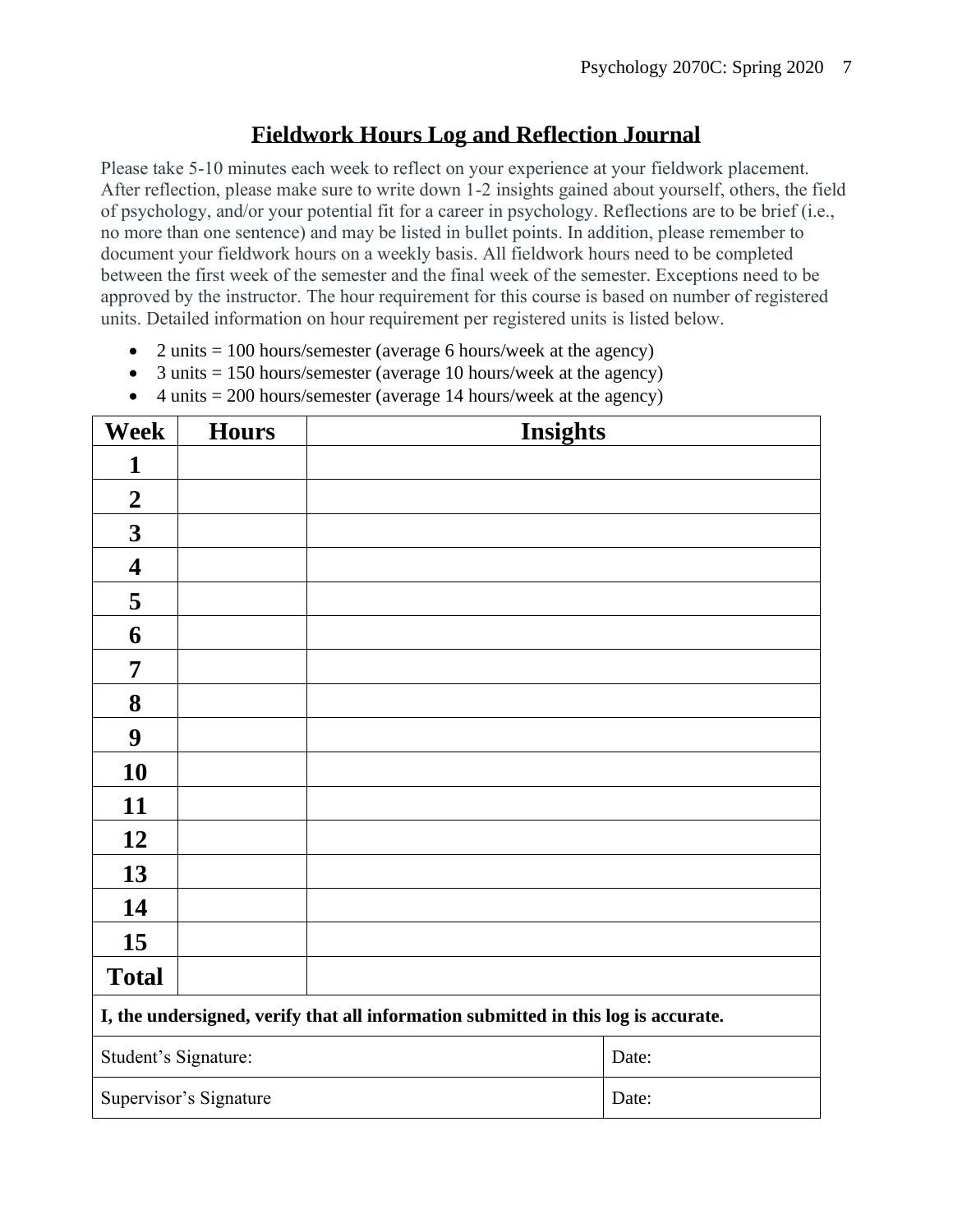# **Beginning of Semester Reflection Paper**

Please provide a 1-2 page (250-500 word) response to the following questions:

- **Learning Experiences**: What experiences and/or learning opportunities are you hoping to get while at your placement this semester? How do you plan on advocating for yourself in order to obtain these experiences and/or learning opportunities? Learning opportunities may include but are not limited to: counseling, emotional support, behavior modification, behavioral monitoring, data collection, intake interviews, documentation, treatment planning, case management, community outreach, pitch writing, marketing services, and/or education.
- **Challenging Experiences**: What has been difficult or challenging about being at your placement so far? What are your initial concerns and/or questions with regard to being at your placement this semester? How do you plan on going about resolving these challenges or answering these questions?
- **Career Exploration**: What careers would you like to learn more about this semester while at your site placement? Who would you like to potentially conduct an informational interview with at your site? What questions would you like to ask them?

\*Note. This purpose of this assignment is to increase your awareness of your professional goals and to help you to develop a plan to enhance your learning experiences while your site placement this semester. As such, you will be asked to share your responses to these questions at your indivdual meeting with the instructor during the second month of the semester. A detailed description of the grading rubric for this assignment can be found online.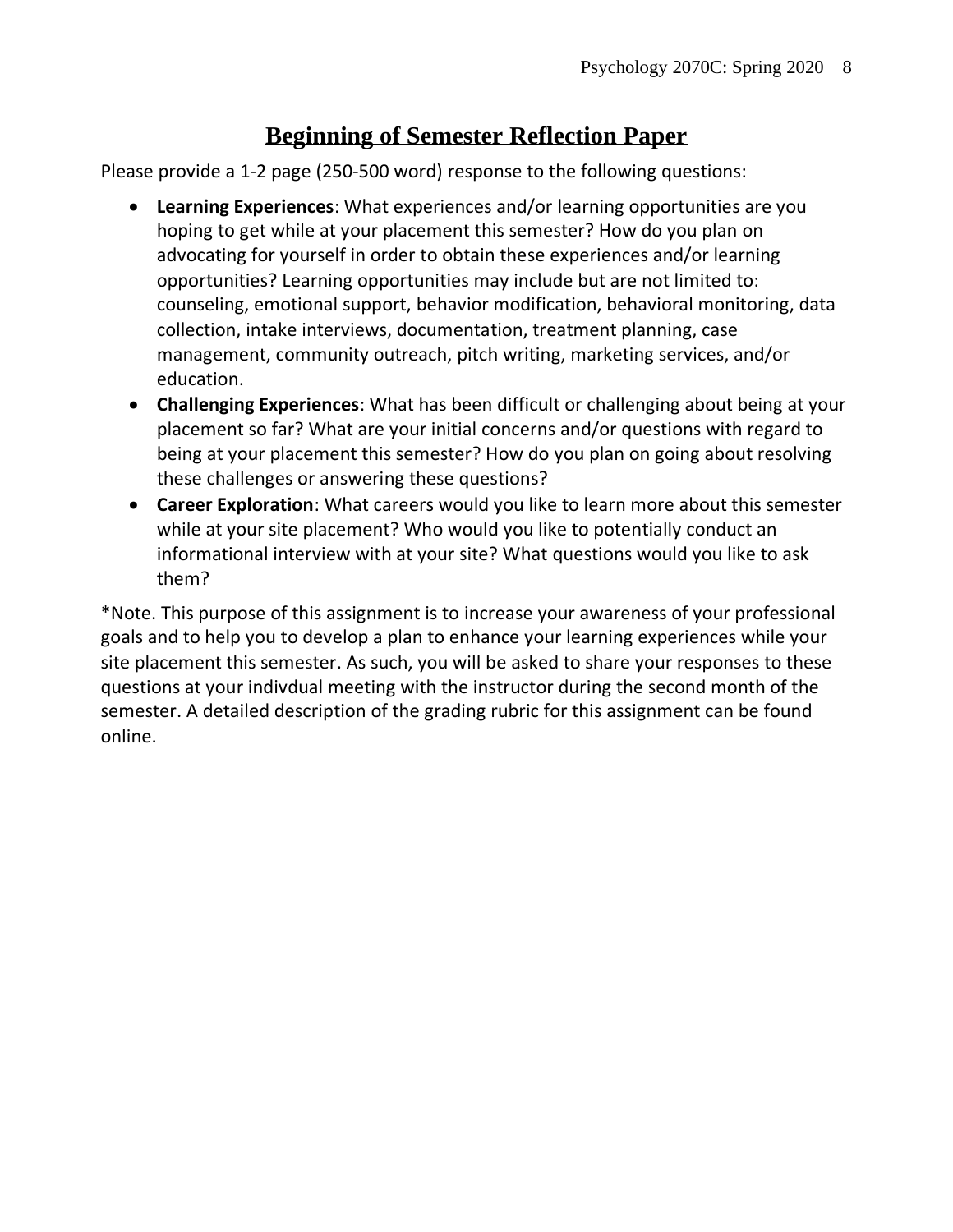# **Site Report**

Please provide a 2-4 page (500-1000 word) description of your site placement including the following:

- **Mission**: What is the mission statement of your site placement? In cases where no mission statement has been created, please describe the overall vision for and/or goals of your site placement.
- **Demographics:** What are the demographics of the people that your site serves? Descriptions of demographics may include but are not limited to: age, gender, socioeconomic status, education level, ethnicity, and geographic location.
- **Presenting Concerns**: What are some reasons why a person might visit your site? Reasons may include but are not limited to: educational concerns, mental health issues, help with marketing, desire for leadership development, help with employee benefits, and/or health problems. Please be as specific as you can in response to this question.
- **Services**: What are the primary services that your site provides? Services provide may include but are not limited to: leadership development, marketing services, individual counseling, group counseling, art therapy, case management, training and education, emotional support, spiritual support, and/or assessment.
- **Staff Characteristics**: What are the staff characteristics of your site placement? Staff characteristics may include but are not limited to: staff education and/or degrees, staff roles and/or titles, and staff duties and/or areas of expertise.
- **Learning Opportunities**: What are the duties and/or learning opportunities/experiences are offered to fieldwork students at your agency? Learning opportunities may include but are not limited to: counseling, emotional support, behavior modification, behavioral monitoring, data collection, intake interviews, documentation, treatment planning, case management, community outreach, pitch writing, marketing services, and/or education.

\*Note. This purpose of this assignment is to help your fellow students learn more about the fieldwork experiences available to them as undergraduate students. As such, you will be asked to share your responses to these questions at our mid-semester meeting. A detailed grading rubric for this assignment can be found online.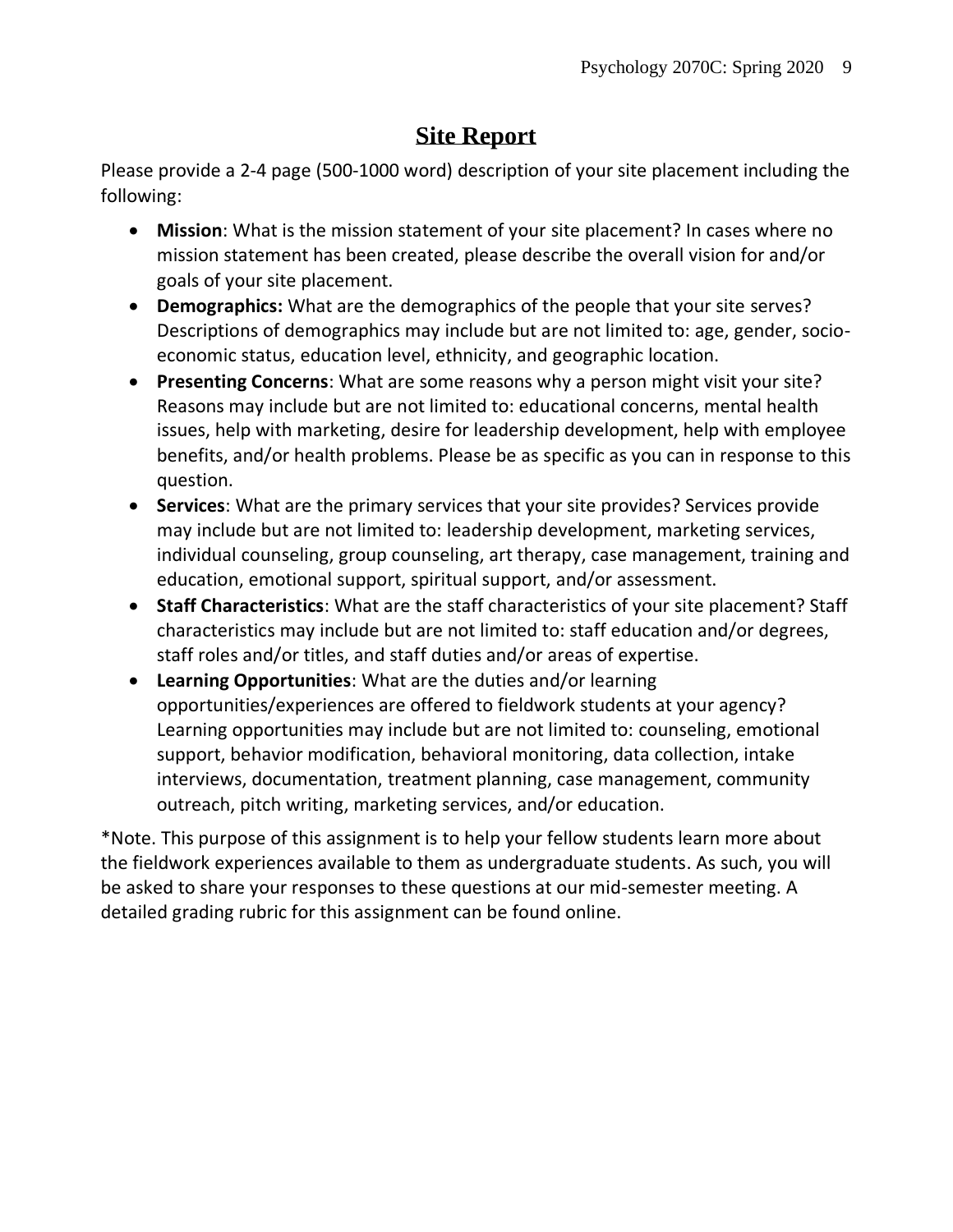# **Summative Reflection Paper**

Please provide a 2-4 page (500-1000 word) reflection regarding your site placement including the following:

1. **Rewarding Experience(s)**: What have you especially enjoyed doing while at your placement? What has been your most rewarding experience with a group, individual, client, resident, patient, and/or project at your site?

2. **Challenging Experience(s)**: What has been difficult or challenging about being at your placement? What has been your most challenging experience with a group, individual, client, resident, patient and/or project at your site? How have you worked to resolve these challenges?

3. **Personal and Professional Development**: What have you learned about yourself and others while at your placement? What have you learned about the professional world and expectations of supervisors within the professional world? What have you learned about your personal strengths and growth areas?

4. **Career Direction**: What career directions are you considering following your experience at your site? How has your experience at your placement shaped, solidified, or changed your future career goals and/or direction?

5. **Knowledge and Skills**: What have you learned about the field of psychology or a related field (e.g., marketing or human resources) while at your placement? What skills have you been able to develop while at your site? What psychological theories or principles have you been able to apply while at your placement?

**6. Conclusion and Recommendation**: How have you benefited from being placed at your site placement this semester? Would you recommend your site as a potential placement for future students? Why or why not?

\*Note. This purpose of this assignment is to prepare you for future interviews with graduate schools and/or employment agencies. As such, you will be asked to share your responses to these questions at our final meeting. A detailed grading rubric for this assignment can be found online.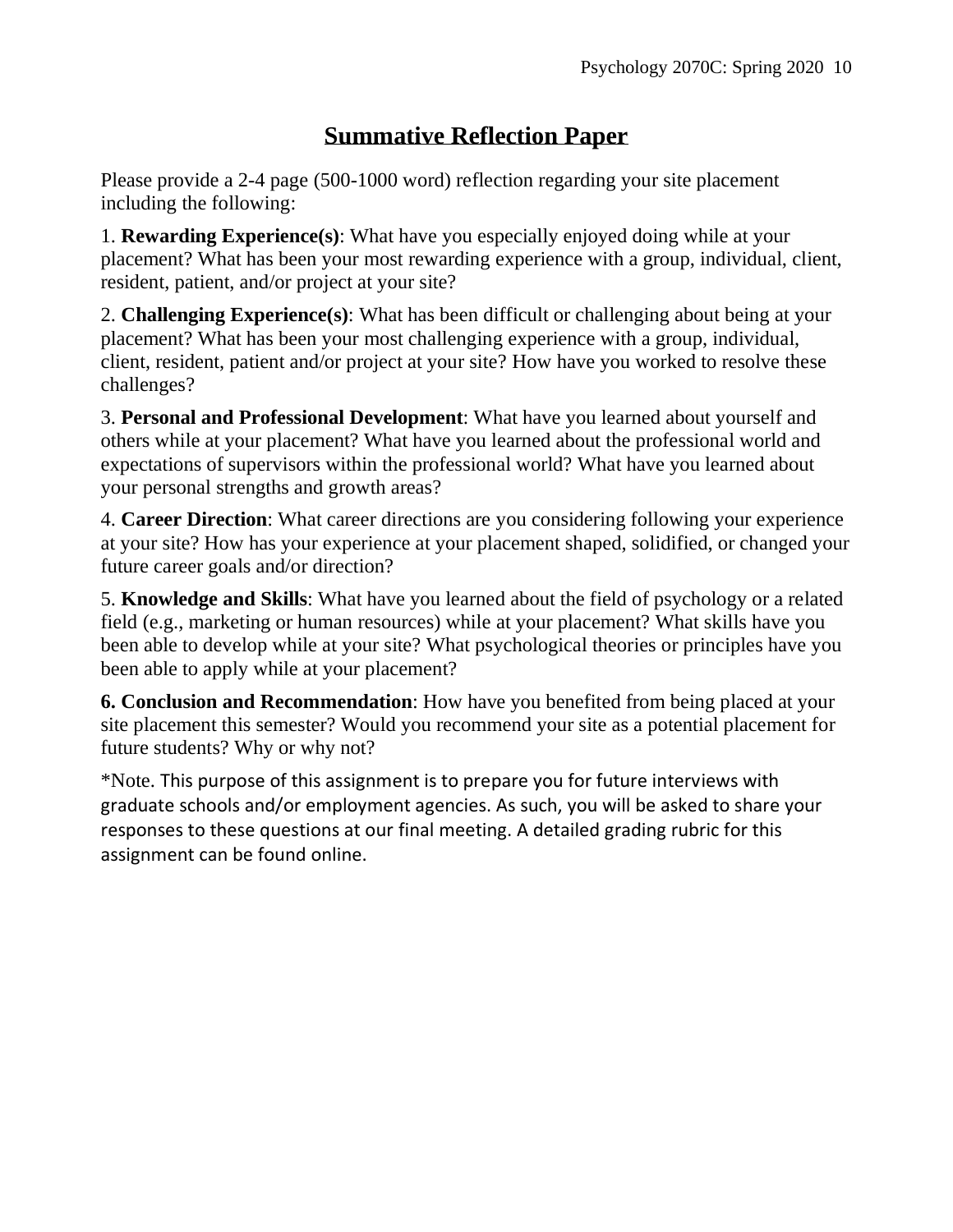٦

Г

**Point Loma Nazarene University Department of Undergraduate Psychology**

# **PLNU** *Jorward Department of Undergraduate Psychology*<br>Undergraduate Fieldwork Studies in Psychology Agreement

| STUDENT'S CONTACT INFORMATION (To be completed by the <i>student</i> )             |  |  |  |  |  |
|------------------------------------------------------------------------------------|--|--|--|--|--|
| Student's Name:                                                                    |  |  |  |  |  |
| Student's Address:                                                                 |  |  |  |  |  |
|                                                                                    |  |  |  |  |  |
| <b>Student's Phone Number:</b>                                                     |  |  |  |  |  |
| Student's Email Address:                                                           |  |  |  |  |  |
| Student's Class Standing (please check one):                                       |  |  |  |  |  |
| $\Box$ Junior<br>$\Box$ Senior<br>$\Box$ Freshman<br>$\Box$ Sophomore<br>$\Box$ 5+ |  |  |  |  |  |
| SUPERVISOR'S CONTACT INFORMATION (To be completed by the <i>agency</i> )           |  |  |  |  |  |
| <b>Agency Name:</b>                                                                |  |  |  |  |  |
| <b>Agency Address:</b>                                                             |  |  |  |  |  |
|                                                                                    |  |  |  |  |  |
| Primary Supervisor's Name:                                                         |  |  |  |  |  |
| Primary Supervisor's Title:                                                        |  |  |  |  |  |
| Primary Supervisor's Phone Number:                                                 |  |  |  |  |  |
| Primary Supervisor's Email Address:                                                |  |  |  |  |  |
| INSTRUCTOR'S CONTACT INFORMATION (To be completed by <i>instructor</i> )           |  |  |  |  |  |
| Instructor's Name: Joel Sagawa, Ph.D.                                              |  |  |  |  |  |
| Instructor's Address:<br>Department of Psychology (Culbertson Hall)                |  |  |  |  |  |
| 3900 Lomaland Drive<br>San Diego, Ca 92016                                         |  |  |  |  |  |
| Instructor's Phone Number: 619-849-2381                                            |  |  |  |  |  |
| Instructor's Email Address: jsagawa@pointloma.edu                                  |  |  |  |  |  |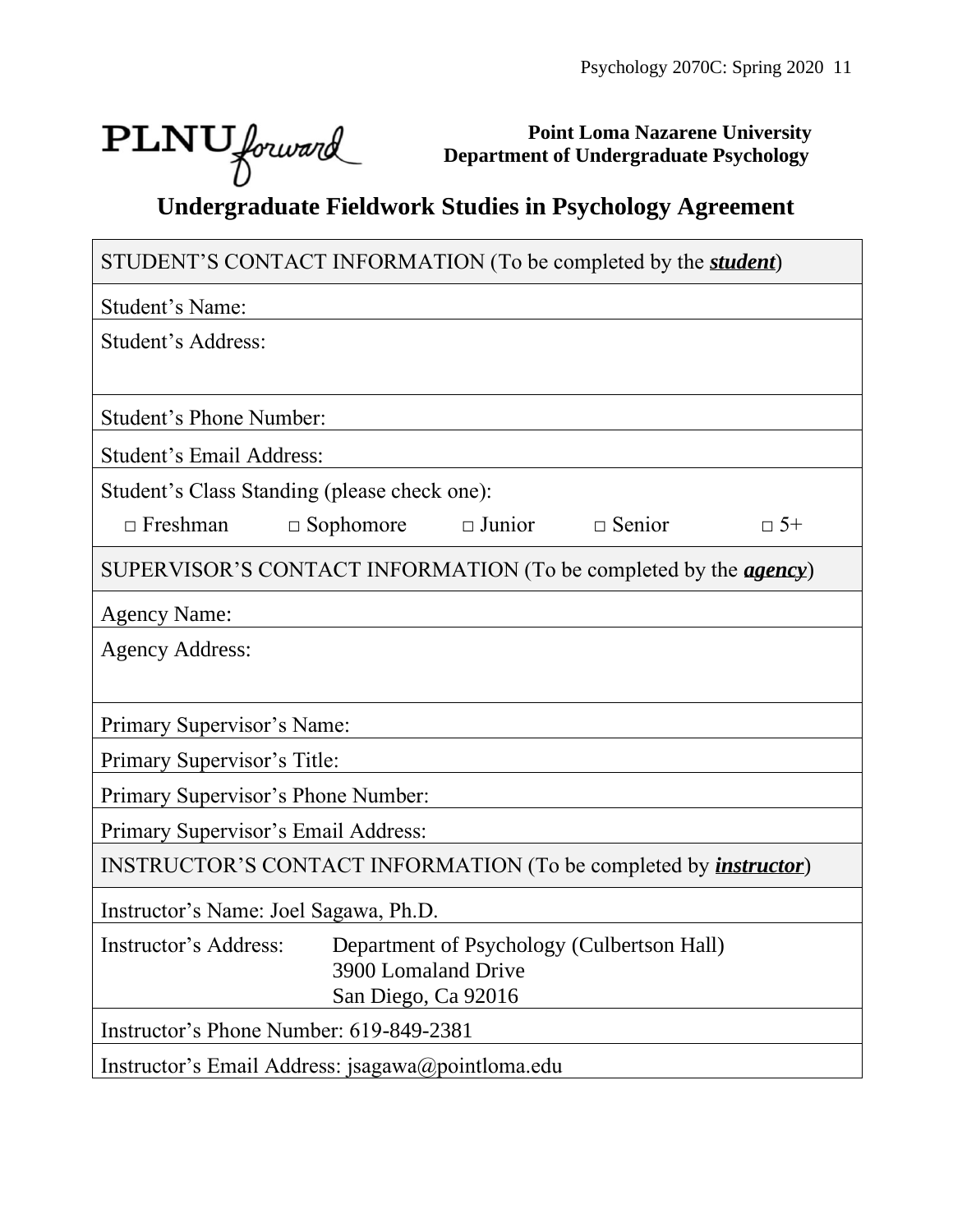| FIELDWORK HOURS (To be completed by the <i>student</i> )                                                                                                                                                                                                                                                                                                                                                                                    |                                                       |                          |  |  |
|---------------------------------------------------------------------------------------------------------------------------------------------------------------------------------------------------------------------------------------------------------------------------------------------------------------------------------------------------------------------------------------------------------------------------------------------|-------------------------------------------------------|--------------------------|--|--|
| Number of units (please check one):                                                                                                                                                                                                                                                                                                                                                                                                         | $\Box$ 3 units (150 hours) $\Box$ 4 units (200 hours) |                          |  |  |
| <b>Agreed Upon Start Date:</b>                                                                                                                                                                                                                                                                                                                                                                                                              | <b>Agreed Upon End Date:</b>                          |                          |  |  |
| FIELDWORK DESCRIPTION (To be completed by the <i>agency</i> )                                                                                                                                                                                                                                                                                                                                                                               |                                                       |                          |  |  |
| Please list duties and learning experiences offered to the student by the agency:<br>(Agency may attach description of duties and learning experiences if desired)                                                                                                                                                                                                                                                                          |                                                       |                          |  |  |
| Please describe training opportunities offered to the student by the agency:<br>(Agency may attach description of training opportunities if desired)                                                                                                                                                                                                                                                                                        |                                                       |                          |  |  |
| When will training (if any) occur? Please select all that apply.<br>$\Box$ Sun<br>$\Box$ Mon<br>$\Box$ Tue<br>$\Box$ Not Applicable $\Box$ Other (please describe):                                                                                                                                                                                                                                                                         | $\Box$ Wed<br>$\Box$ Thur<br>$\Box$ Fri               | $\Box$ Sat               |  |  |
| When will supervision (if any) occur? Please select all that apply.<br>$\Box$ Mon<br>$\Box$ Tue<br>$\Box$ Sun<br>$\Box$ Not Applicable $\Box$ Other (please describe):                                                                                                                                                                                                                                                                      | $\Box$ Wed<br>$\hfill \Box$<br>Thur                   | $\Box$ Fri<br>$\Box$ Sat |  |  |
| SIGNATURES (To be signed by <i>agency supervisor</i> , <i>student</i> , and <i>instructor</i> )                                                                                                                                                                                                                                                                                                                                             |                                                       |                          |  |  |
| We, the undersigned, accept the responsibilities outlined in this agreement. I, the student, have<br>read and understand that credit for this course is contingent upon meeting all requirements (e.g.,<br>assignments and evaluations) for this course as outlined in the syllabus in addition to performing<br>the work described above. Any deviation from what has been indicated above is to be worked out<br>by all parties involved. |                                                       |                          |  |  |
| Student's Signature:                                                                                                                                                                                                                                                                                                                                                                                                                        |                                                       | Date:                    |  |  |
| Agency Supervisor's Signature:                                                                                                                                                                                                                                                                                                                                                                                                              |                                                       | Date:                    |  |  |
| Instructor's Signature:                                                                                                                                                                                                                                                                                                                                                                                                                     |                                                       | Date:                    |  |  |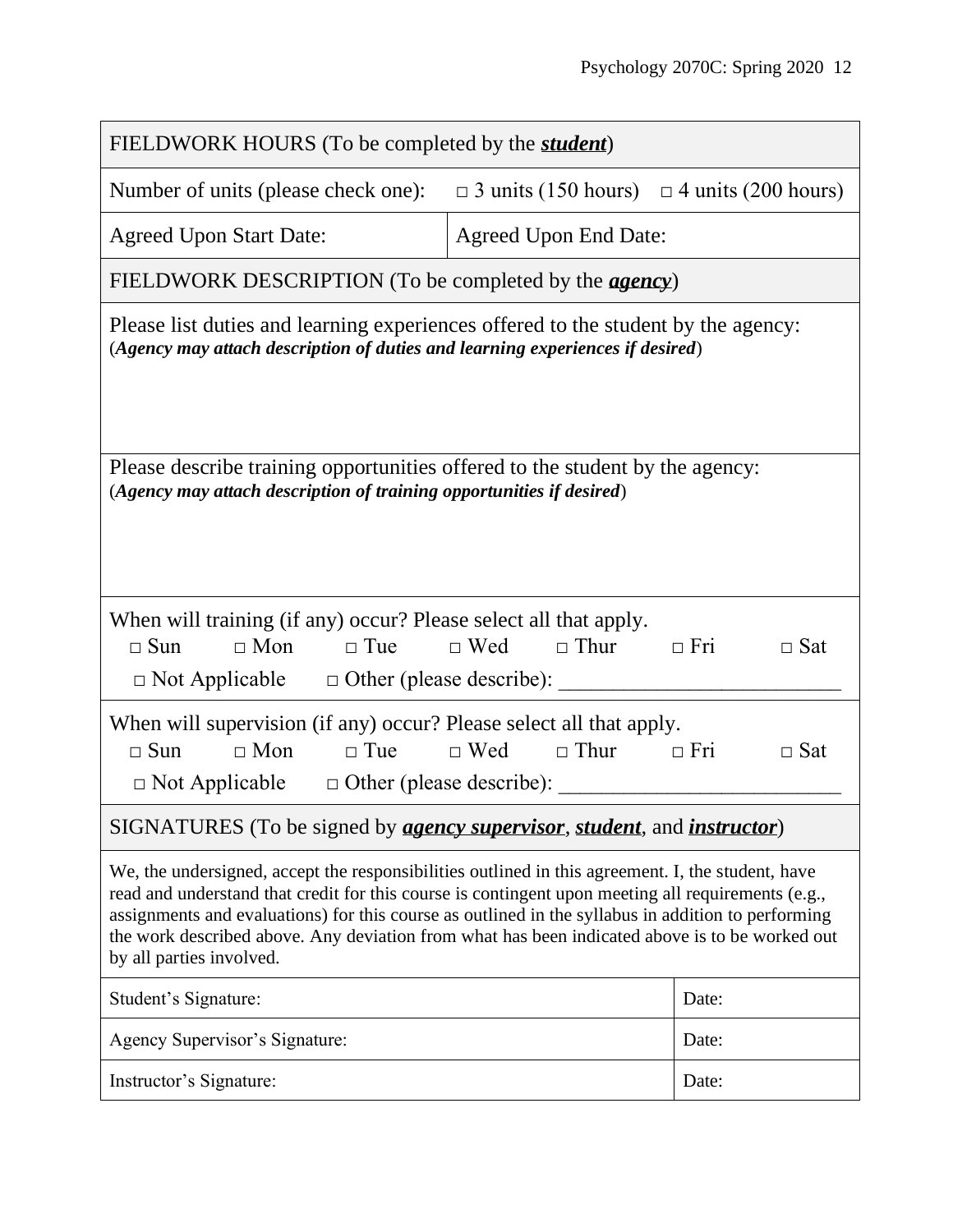PLNU forward

**Point Loma Nazarene University Department of Undergraduate Psychology**

# **Agency Evaluation of Student**

| <b>CONTACT INFORMATION:</b>                                                                                                                   |                                                              |                                           |                        |                         |                       |  |
|-----------------------------------------------------------------------------------------------------------------------------------------------|--------------------------------------------------------------|-------------------------------------------|------------------------|-------------------------|-----------------------|--|
| Agency:                                                                                                                                       |                                                              |                                           |                        |                         |                       |  |
| <b>Agency Supervisor:</b>                                                                                                                     |                                                              |                                           |                        |                         |                       |  |
| Student:                                                                                                                                      |                                                              |                                           |                        |                         |                       |  |
| <b>FIELDWORK HOURS:</b>                                                                                                                       |                                                              |                                           |                        |                         |                       |  |
| <b>Placement Began:</b>                                                                                                                       |                                                              |                                           | <b>Placement Ends:</b> |                         |                       |  |
| Approximate Number of Hours Completed:                                                                                                        |                                                              |                                           |                        |                         |                       |  |
| <b>RATING SCALE:</b>                                                                                                                          |                                                              |                                           |                        |                         |                       |  |
| USING THE RATING SCALE BELOW, PLEASE EVALUTE THE STUDENT ASSIGNED TO<br>YOUR PROGRAM IN TERMS OF THE FOLLOWING CRITERIA. ENTER N/A IF YOU DID | NOT HAVE THE CHANCE TO OBSERVE STUDENT IN A PARTICULAR AREA. |                                           |                        |                         |                       |  |
| $\mathbf{1}$<br><b>VERY POOR</b>                                                                                                              | $\overline{2}$                                               | $\overline{\mathbf{3}}$<br><b>AVERAGE</b> |                        | $\overline{\mathbf{4}}$ | 5<br><b>EXCELLENT</b> |  |
| <b>GENERAL CHARACTERISTICS:</b>                                                                                                               |                                                              |                                           |                        |                         | <b>RATING</b>         |  |
| Personal appearance<br>1.                                                                                                                     |                                                              |                                           |                        |                         |                       |  |
| <b>Emotional maturity</b><br>2.                                                                                                               |                                                              |                                           |                        |                         |                       |  |
| 3.<br>Reliability and responsibility                                                                                                          |                                                              |                                           |                        |                         |                       |  |
| 4.                                                                                                                                            | Initiative and resourcefulness                               |                                           |                        |                         |                       |  |
| 5.<br>Interest and enthusiasm                                                                                                                 |                                                              |                                           |                        |                         |                       |  |
| Ability to get along and work well with others<br>6.                                                                                          |                                                              |                                           |                        |                         |                       |  |
|                                                                                                                                               |                                                              |                                           |                        |                         |                       |  |
| 7.                                                                                                                                            | Ability to communicate orally                                |                                           |                        |                         |                       |  |
| 8.                                                                                                                                            | Ability to communicate in writing                            |                                           |                        |                         |                       |  |
| 9.                                                                                                                                            | Organization of time to meet the needs of the agency         |                                           |                        |                         |                       |  |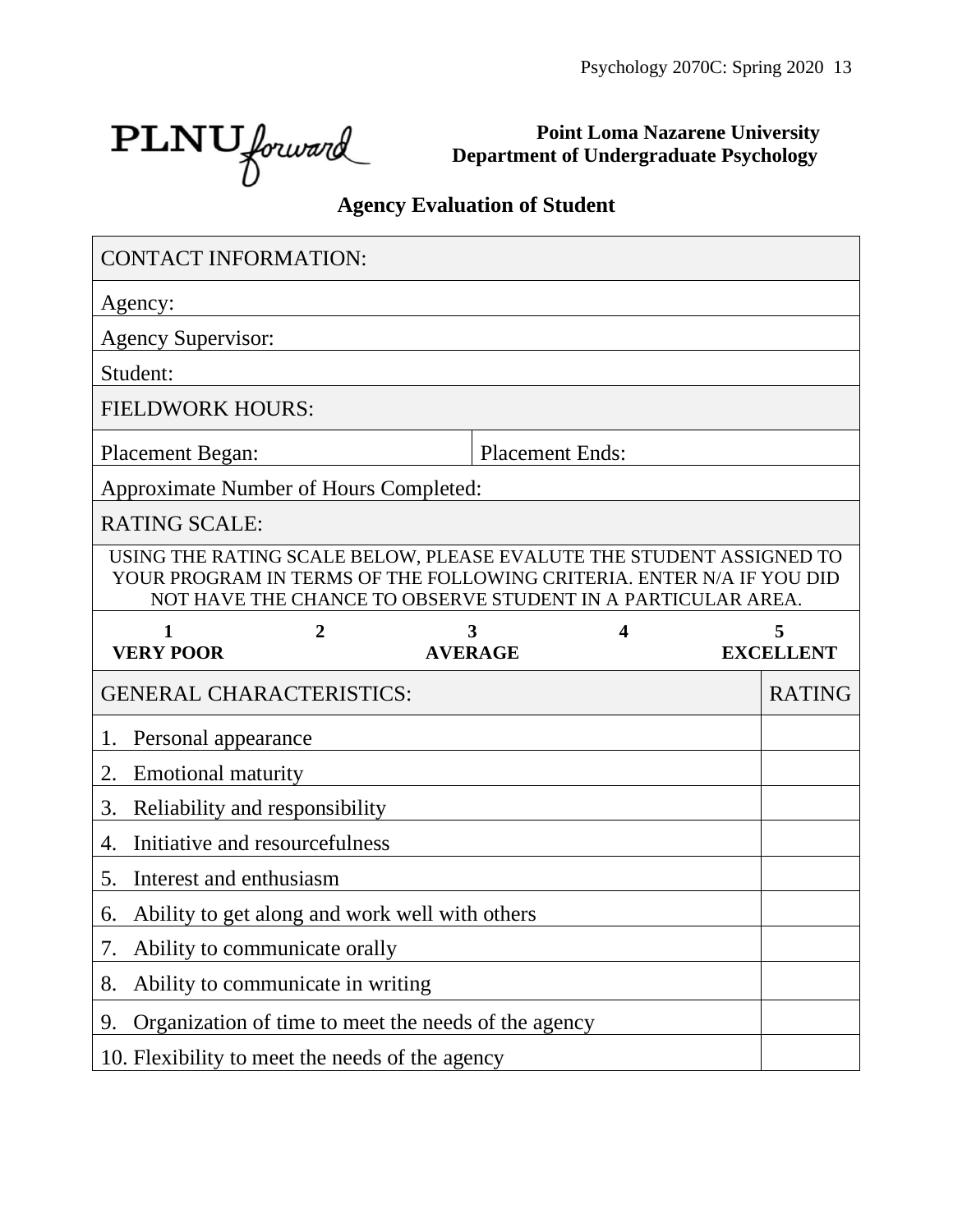| PROFESSIONAL COMPETENCE                                                                                                                                              |            |           |  |  |  |
|----------------------------------------------------------------------------------------------------------------------------------------------------------------------|------------|-----------|--|--|--|
| Active listening skills<br>1.                                                                                                                                        |            |           |  |  |  |
| 2.<br>Ability to establish rapport with others                                                                                                                       |            |           |  |  |  |
| Ability to express care, empathy, genuineness, and warmth<br>3.                                                                                                      |            |           |  |  |  |
| Awareness of professional ethics and ethical decision making<br>4.                                                                                                   |            |           |  |  |  |
| Ability to maintain appropriate boundaries<br>5.                                                                                                                     |            |           |  |  |  |
| Awareness of own strengths and weaknesses<br>6.                                                                                                                      |            |           |  |  |  |
| Ability to relate non-defensively when receiving feedback<br>7.                                                                                                      |            |           |  |  |  |
| Ability to implement feedback received from supervisor<br>8.                                                                                                         |            |           |  |  |  |
| Recognizes problems and reports them to supervisor<br>9.                                                                                                             |            |           |  |  |  |
| 10. Ability to facilitate group activities                                                                                                                           |            |           |  |  |  |
| <b>GLOBAL ASSESSMENT</b>                                                                                                                                             |            |           |  |  |  |
| Please list one or two highly positive attributes of this student:<br>(Agency may attach description of positive attributes if desired)                              |            |           |  |  |  |
|                                                                                                                                                                      |            |           |  |  |  |
| Please list one or two areas where the student could improve or grow:<br>(Agency may attach description of growth areas if desired)                                  |            |           |  |  |  |
|                                                                                                                                                                      |            |           |  |  |  |
| Are there any personality issues that need to be addressed as<br>this student prepares for professional work? If yes, please<br>describe with an attached statement. | $\Box$ Yes | $\Box$ No |  |  |  |
| <b>SIGNATURES</b>                                                                                                                                                    |            |           |  |  |  |
| Signature of Supervisor:<br>Date:                                                                                                                                    |            |           |  |  |  |
| Signature of Student:                                                                                                                                                | Date:      |           |  |  |  |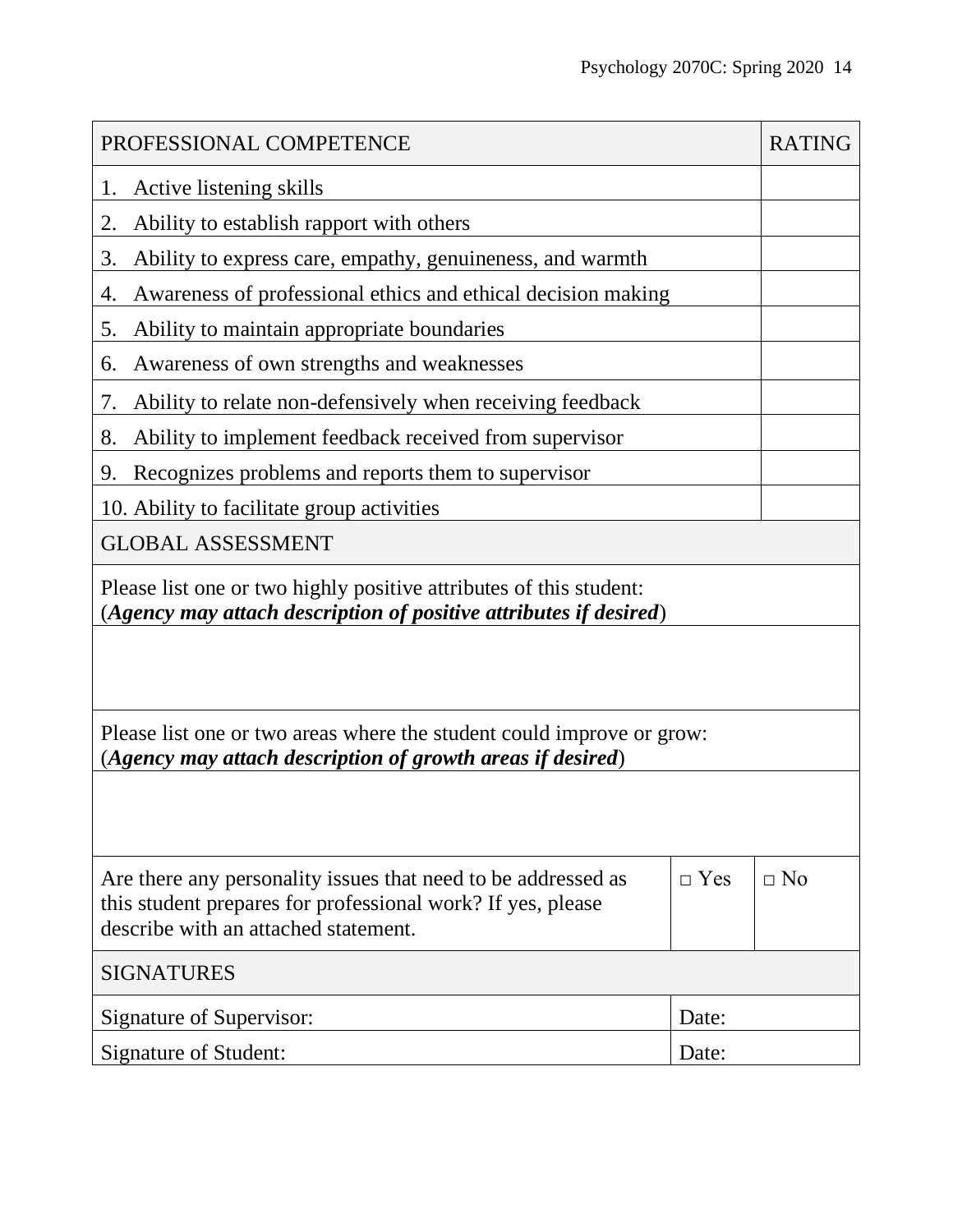$\text{PLNU}_{forward}$ 

**Point Loma Nazarene University Department of Undergraduate Psychology**

## **Student Evaluation of Agency**

| <b>CONTACT INFORMATION:</b>                                                            |                                                                                                                                |                |               |                                         |                  |
|----------------------------------------------------------------------------------------|--------------------------------------------------------------------------------------------------------------------------------|----------------|---------------|-----------------------------------------|------------------|
| Student:                                                                               |                                                                                                                                |                |               |                                         |                  |
| Agency:                                                                                |                                                                                                                                |                |               |                                         |                  |
| <b>Agency Supervisor:</b>                                                              |                                                                                                                                |                |               |                                         |                  |
| <b>FIELDWORK HOURS:</b>                                                                |                                                                                                                                |                |               |                                         |                  |
| <b>Placement Began:</b>                                                                |                                                                                                                                |                |               | <b>Placement Ends:</b>                  |                  |
| <b>Total Number of Hours Completed:</b>                                                |                                                                                                                                |                |               |                                         |                  |
| Please rate the percentage of your time spent doing clerical work (please select one): |                                                                                                                                |                |               |                                         |                  |
| $\Box$ 0-19%                                                                           | $\Box$ 20-39%                                                                                                                  |                | $\Box$ 40-59% | $\Box$ 60-79%                           | $\Box$ 80-100%   |
| <b>RATING SCALE:</b>                                                                   |                                                                                                                                |                |               |                                         |                  |
|                                                                                        | USING THE RATING SCALE BELOW, PLEASE EVALUATE YOUR FIELDWORK<br>PLACEMENT IN TERMS OF THE FOLLOWING CRITERIA. ENTER N/A IF NOT |                |               |                                         |                  |
|                                                                                        |                                                                                                                                |                |               | APPICABLE TO YOUR FIELDWORK EXPERIENCE. |                  |
| 1                                                                                      | 2                                                                                                                              |                | 3             |                                         | 5                |
| <b>VERY POOR</b>                                                                       |                                                                                                                                | <b>AVERAGE</b> |               |                                         | <b>EXCELLENT</b> |
| <b>GLOBAL ASSESSMENT RATINGS</b>                                                       |                                                                                                                                |                |               |                                         | <b>RATING</b>    |
| Quality of supervision.<br>1.                                                          |                                                                                                                                |                |               |                                         |                  |
| Frequency of supervision.<br>2.                                                        |                                                                                                                                |                |               |                                         |                  |
| 3.                                                                                     | Opportunities to apply theoretical knowledge of psychology.                                                                    |                |               |                                         |                  |
| 4.                                                                                     | Opportunities to practice skills relevant to the field of psychology.                                                          |                |               |                                         |                  |
| 5.                                                                                     | Opportunities to learn about the ethics of applied psychological work.                                                         |                |               |                                         |                  |
| 6.                                                                                     | Opportunities to learn about individuals suffering from mental illness.                                                        |                |               |                                         |                  |
| 7.                                                                                     | Helpfulness and support provided by professional staff.                                                                        |                |               |                                         |                  |